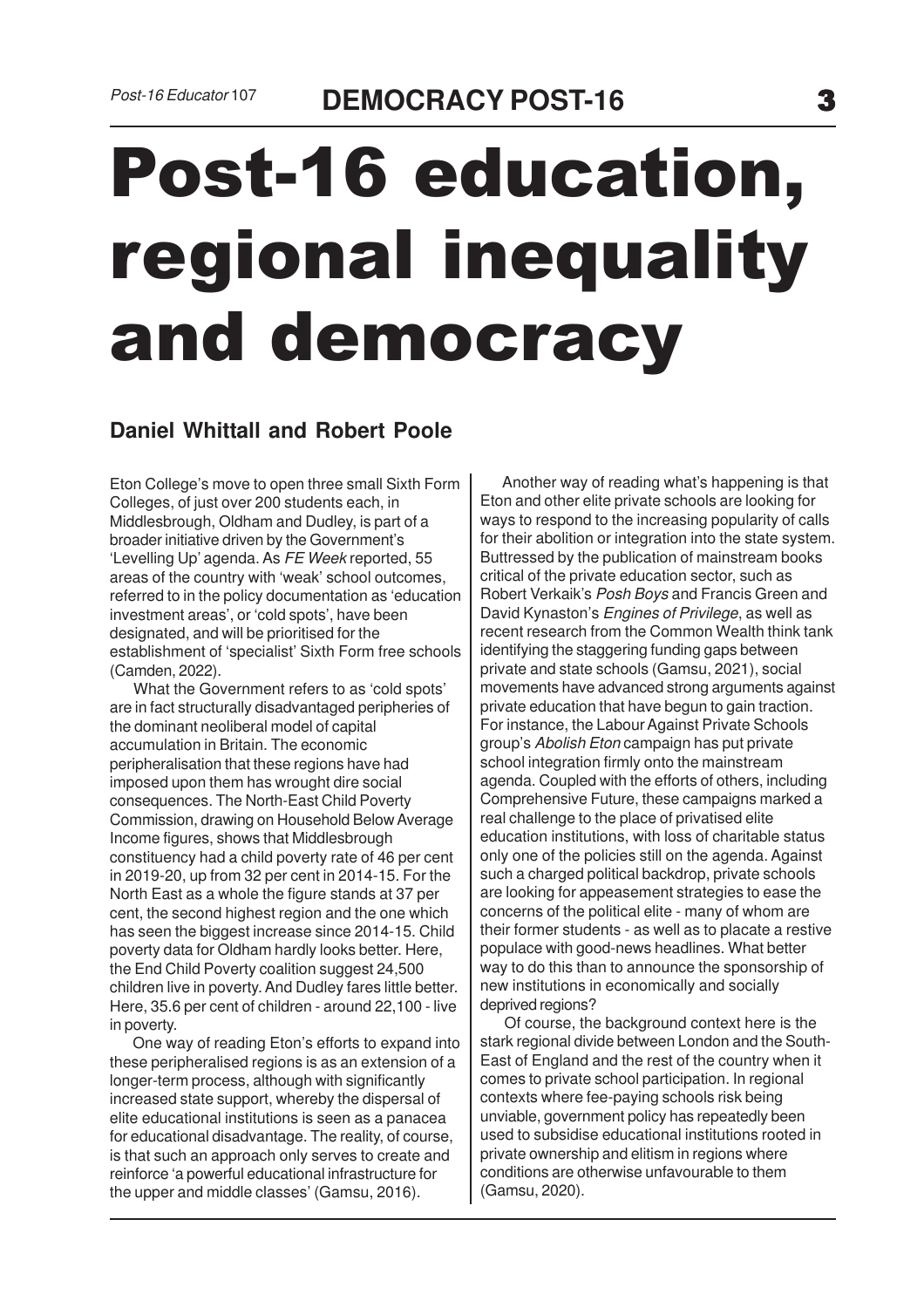Contemporary debate on the UK education system has long neglected the fact that post-16 is effectively the only phase where society retains academic selection within the 11-18 state education system, via mechanisms such as entry grade criteria for courses and colleges. Some institutions, such as Harris Westminster Sixth Form, another proposed partner for the Government's new 'specialist' institutions, use an entrance exam as part of their system of offering places. This system of academic selection has been justified by the Principal of the institution because it enables them to 'provide for those students that might not be challenged in a group where everything was aimed at the middle' (Camden, 2022). But what needs to be recognised is that all of society loses out when we academically select by attainment and create spaces and institutions designed for a supposed 'elite', separate and apart from the spaces and institutions inhabited by the rest of us.

 What is the current state of play for those studying and working in post-16 education outside of and beyond elite institutions? 'The education England offers 16-19-year-olds is uniquely narrow and under-resourced', Eddie Playfair has written (Playfair, 2020: 47). He continues:

It has no agreed common content or sense of overarching purpose beyond delivering the bare requirements for progression to employment or higher education. Funding is so squeezed that colleges struggle to ensure even the minimum level of provision and have little margin to provide the personal and social development, broadening and enhancement opportunities that more privileged students take for granted. Instead, our students are expected to compete in a zero-sum game of adding value and achieving upward social-mobility based on minimal investment' (Playfair, 2020: 47).

 Encouraging private schools like Eton to work with academy trusts in order to establish new institutions catering to a couple of hundred students does nothing to address these extant structural issues. It does nothing to improve the lives and experiences of the thousands of young people, nor the underpaid, under-resourced and overworked staff, in the rest of the country's post-16 education institutions. Indeed, by selecting out a high-attaining cohort it potentially diminishes the educational and classroom experiences in other institutions.

 Solving regional inequality cannot be based on a system of privatised, selective education that will amplify local inequalities and ignore already-existing local providers and their expertise/experiences. What, then, might a reform agenda for post-16 education fit for the task of tackling regional

inequality actually look like? We suggest the following as a starting point for discussion:

• Significant increases in funding to build a properly resourced, comprehensive post-16 educational infrastructure;

• Broad democratic oversight of regional post-16 education coordinated by well-resourced local authorities;

• Coordination of post-16 educational planning to receive input from regional councils of experts, drawn from existing post-16 providers, trade unions, employers and community groups / social projects;

• Increased staffing in post-16 institutions to enable teachers and instructors more time for planning, for engaging with collaborative projects and for meaningful community engagement;

• Much closer links between the different post-16 institutions in an area, fostering a spirit of collaborative working between staff and students in diverse contexts;

• Fully comprehensive entry for post-16 qualifications;

• Colleges to be placed at the heart of a new lifelong learning model;

• Abolition of league tables based on exam results, which currently drive too many institutions to prioritise exam results over and above more holistic education within communities, and encourage institutions to compete rather than collaborate;

• Replacement of hierarchical models of post-16 educational management with cooperative and collaborative collectives, enabling staff, students and the wider community to have a democratic input into the culture and learning within an institution;

• Reform of GCSE assessment and to post-16 qualifications to enable students to pursue a broader range of academic/vocational courses that suit their needs and those of their communities.

 'Ultimately the choices we make about sixth form education are choices about what form we would like democracy to take', William Reid and Jane Filby wrote in The Sixth: An Essay in Education and Democracy (Reid and Filby, 1982: 246). Will we, they asked, build a post-16 educational infrastructure that leaves 'effective power in the hands of an elite marked off from the rest of society?' Or will we establish a system that aims for 'the incorporation of as many of the population as possible into shared conceptions of democratic citizenship?' The decision to allow Eton to open highly selective institutions in the Midlands and North shows that elitism remains the order of the day in educational policy-making. We must resist this expansion of the remit of private providers, and